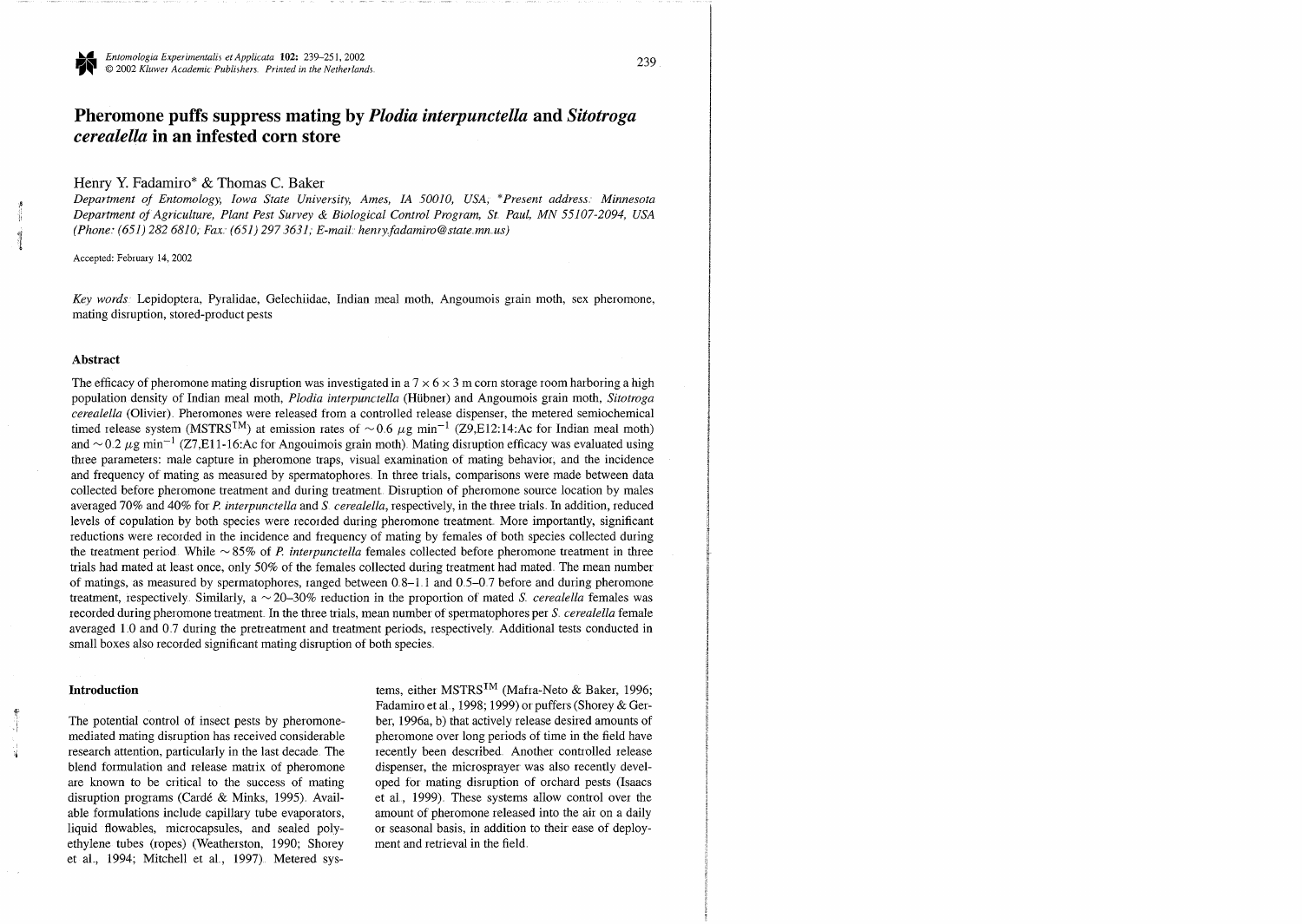Much of the work on mating disruption has focused on field and orchard pests (Shaver & Brown, 1993; Deland et al., 1994; Shorey et al., 1994; Fitzpatrick et al., 1995; Shorey & Gerber, 1996a, b). The few studies on mating disruption of stored-product insects have been conducted either in the laboratory (Brady & Daley, 1975; Hagstrum et al., 1978), or at best, in simulated environments (Sower & Whitmer, 1977; Hagstrum & Davis 1982; Prevett et al., 1989; Mafra-Net0 & Baker, 1996; Isaacs et a1 , 1999) The potential use of pheromone-mediated mating disruption to control insect pests in warehouse conditions remains largely unexplored Mating disruption of insect pests in the storage environment presents a different challenge due to the uniqueness of the storage habitat (Vick et al., 1981) and the high intrinsic rates of increase of insects in such situations (eg , Brower, 1975) Furthermore, stored grains enjoy stringent plant quarantine regulations and there is an ever-growing need for alternative pest control Easily deployable dispensers that actively release high concentrations of pheromone may be suitable for the storage environment, and their potential use in stores merits research attention (Vick et al., 1978).

The Indian meal moth, *Plodia interpunctella* (Hübner) (Lepidoptera: Pyralidae), and the Angouimois grain moth, Sitotroga cerealella (Olivier) (Lepidoptera: Gelechiidae) are ubiquitous pests of stored grains, particularly in the tropics (Dobie et al., 1991). In grain stores where mixed-infestation of both species occurs, Angouimois grain moth larvae are usually the primary colonizers (Barney & Weston, 1996), while Indian meal moth larvae feed on the flour produced by the former's feeding activities

Female-produced sex pheromones have been identified for both species, the major components of which are **(Z,E)-9,12-tetradecadien-** 1-01 acetate (or Z9,E12- 14:Ac) (Brady et al., 1971; Kuwahara et al., 1971; Teal et al., 1995; Zhu et al., 1999) and  $(Z,E)$ -7,11hexadecadien-1-ol acetate (or Z7,E11-16:Ac) (Vick et al., 1974), for *P. interpunctella* and *S. cerealella*, respectively. Additional sex pheromone components are also known for the two species, although their behavioral roles remain largely unclear:  $(Z,E)$ -9,12-tetradecadien-1-01 (Z9,El2-14:OH; Sower et a1 , 1974; Teal et al., 1995; Zhu et al., 1999) and *(Z,E)*-7,11-hexadecanal (Z7,E11-16:Ald; Ando et al., 1985) for *P. interpunctella* and *S. cerealella*, respectively.

The few attempts to investigate the efficacy of pheromone-mediated mating disruption of both *R interpunctella* and *S. cerealella*, have yielded inconsis-

tent results. Sower et al. (1975) and Sower & Whitmer (19'77) recorded reductions in the mating frequency and population growth rate of *P. interpunctella* with high concentrations of Z9,E12-14:Ac. Brady et al. (1975), however, reported the inefficacy of pheromone for the disruption of *P. interpunctella* in the field. For *S. cerealella, Sower et al. (1973) first demonstrated the* habituating-effect of high concentrations of Z7,Ell-16:Ac on the male. Later, Vick et al. (1978) recorded significant mating disruption with the sex pheromone. The above studies by Sower  $&$  Whitmer (1977), and by Vick et a1 (1978) demonstrated the important interplay among pest population density, pheromone dose, and disruption efficacy for both species Two emerging trends from these studies were the reduced efficacy of mating disruption at high pest densities, as well as improved disruption with increasing pheromone concentrations (Sower & Whitmer, 1977; Vick et al., 1978) The development of dispensers capable of releasing high pheromone concentrations while optimizing efficiency is therefore central to the achievement of effective mating disruption, in the storage environment (Vick et al., 1978).

In this paper we report investigations of the effects of high emission rates of pheromone components on the mating disruption of P. *interpunctella* and *S cerealella* in a corn-store harboring high populations of both species Pheromone components were dispensed from a controlled release dispenser, the Metered Semiochemical Timed Release System, or MSTRS<sup>TM</sup> (Mafra-Neto & Baker, 1996; Fadamiro et al., 1998, 1999). Additional tests were also conducted in boxes to evaluate, on a smaller scale, the disruption efficacy of our pheromone blends. Our goal was to utilize available, although imperfect, blends for each species and emit higher rates of the major components than had been used before to see if a significant reduction in mating could be achieved The potential for even higher efficacy of disruption using optimal blends in conjunction with these high-release dispensers would be indicated if significant effects could be observed with these imperfect blends

#### **Materials and methods**

*Pheromone dispenser and formulations* Pheromone components used for mating disruption of both species were 93-96% pure, and some formulations contained known amounts of inter-specific compounds (Bedoukian Research, Inc. Danbury, Connecticut).

 $\hat{\pmb{z}}$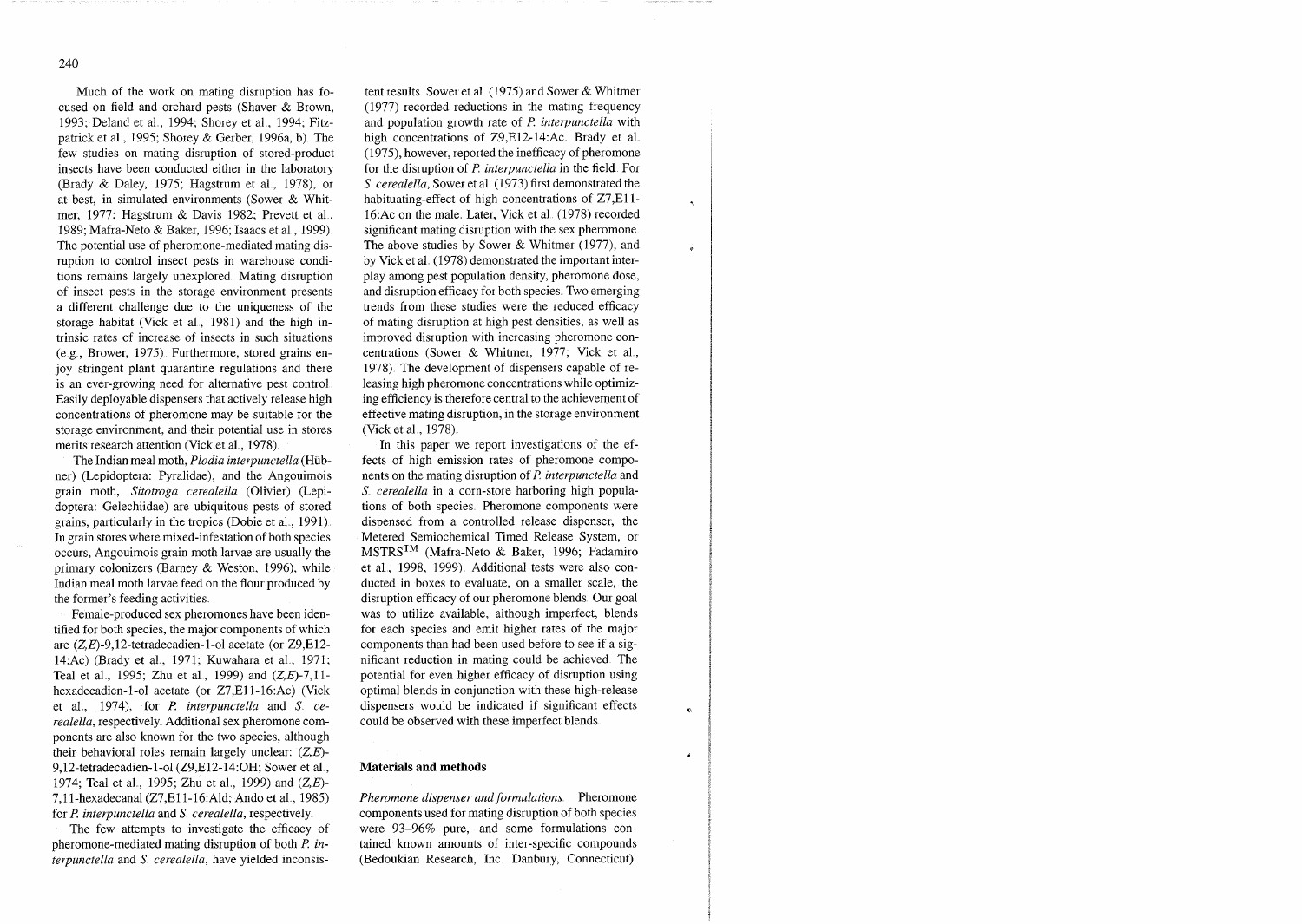The pheromone blend used for *P. interpunctella* disruption during the first trial was a mixture of Z9,E12- 14:Ac and Z9-14: Ac in the ratio 1O:O 9, which was originally formulated for the disruption of the almond moth, *Cudru cuutellu* (Mafra-Net0 & Baker, 1996). During the second and third trials, however, a two-component P. interpunctella pheromone blend  $(Z9,E12-14:Ac + Z9,E12-14:OH$  in the ratio 5:1) was used for disruption. For *S. cerealella*, the major sex pheromone component, Z7,El 1-16:Ac was not available from suppliers in its pure formulation The only available formulation of Z7,Ell- 16:Ac, gossyplure (a 50:50 mixture of Z7,Ell-16:Ac and Z7,Zll-16:Ac) was used for disruption trials

During the first trial for *P. interpunctella*, pheromone was released from a pressurized canister version of MSTRSTM (Mafra-Net0 & Baker, 1996; Fadamiro et al., 1998). Dilutions were made so that the canisters containing  $31.8$  g of pheromone solution in 40 ml of LPA-210 petroleum distillate plus 127 g of propellant isobutane emitted  $\sim 0.5$  mg of Z9,E12-14:Ac per spray During both second and third trials, the two-component P. *interpunctella* blend was released from a non-pressurized version of the  $MSTRS^{TM}$  device, which was described in Fadamiro et al. (1998). The non-pressurized MSTRS<sup>TM</sup> is similar to the pressurized version, except that its operation is based on the hydraulic principle, compared with the pressurized  $MSTRS^{TM}$  that utilizes gas pressure. Both devices basically consisted of a spray canister (or container), a spray dispenser unit, and a spray pad that receives each spray burst and emits pheromone from its surface (Mafra-Net0 & Baker, 1996; Fadamiro et al., 1998, 1999). Dilutions were made such that nonaerosol cans containing  $4 \text{ g}$  of pheromone (Z9,E12-14:Ac + Z9,El2-l4:OH in the ratio 5:l) in 150 ml ethanol emitted  $\sim$  1.3 mg of pheromone per spray. Pheromone used for *S cerealella* disruption was also released from non-pressurized MSTRSTM Dilutions were made such that canisters containing 5 g of **c** pheromone (gossyplure) in 150 ml ethanol emitted  $\sim$  0.8 mg of Z7,E11-16:Ac per spray.

*Measurement of pheromone release rates from MSTRS pads.* Release rates of the major pheromone components of the two species, 29, El2-14:Ac or 27, E11-16:Ac from MSTRS<sup>TM</sup> pads after different days of emission in the experiment room were measured as described in Fadamiro et al. (1998, 1999). Briefly, a circular cutout of the pad, contained within a frame (9 2 cm ID), was placed on top of a glass funnel

(10 cm ID). The stem of the funnel was connected with a Teflon connecting tube to a glass Pasteur pipette containing a 7-cm-long plug of packed glass wool Air was drawn across the pad  $(2000 \text{ ml min}^{-1})$  and through the glass wool trap from the tip of the Pasteur pipette by means of a vacuum After a 20-min collection time the vacuum was stopped, the pad removed from the funnel, and 20  $\mu$ g (1  $\mu$ g  $\mu$ l<sup>-1</sup>) of the appropriate internal standard (Zl l-16: Ac and Zl 1-14:Ac for Z9, E12-14:Ac and Z7, Ell-16:Ac, respectively) was added to the glass wool The funnel wall and glass wool plugs were washed with 3 ml of HPLC-grade hexane. One microliter of this solution was analyzed for the amount of pheromone relative to the internal standard by capillary gas chromatography

Care was taken so that the pheromone pads did not come in contact with the glass funnel surface Trap breakthrough was checked and confirmed negative by analyzing collected material in a second, in-series-connected, Pasteur pipette. Pad collections were performed in duplicate and collected amounts of pheromone from pads were calculated for the original pad diameter All GC analyses were performed by using a Hewlett-Packard 5890 GC with a FID detector (30-m DB-225 capillary column)

*Box experiment.* In order to evaluate the efficacy of the pheromone blends deployed in the experimental room, a pilot study was conducted in  $0.5 \times 0.4 \times 0.3$  m wooden boxes with doors on one side The top part of each box was constructed of transparent plexiglass and the wooden-joints were sealed to prevent escape Air circulation in the box was minimal Insects utilized in the experiments were reared and handled using standard procedures described in the literature (Mills, 1965; Silhacek & Miller, 1972; Sower et al., 1975). Larvae were reared on cracked wheat (P. in*terpunctella)* or corn *(S cerealella)* at  $27 \pm 2$  °C and  $60 \pm 10\%$  r.h. with a 12-h light-dark cycle. *Plodia interpunctella* pupae were held individually in 5/8 oz clear plastic cups (Fill-Rite Inc , Newark, NJ) until emergence. Similarly, corn kernels infested by *S cerealella* were placed in 5/8 oz plastic cups until adult emergence

Fifteen pairs of virgin 2-3-day-old adults of each species were placed in each box This experimental density could be regarded as medium-to-high population density under the conditions of the tests (Sower & Whitmer, 1977; Vick et al., 1978). For *P. interpunctella,* the treated box contained a non-aerosol  $MSTRS^{IM}$  device which was programmed to deliver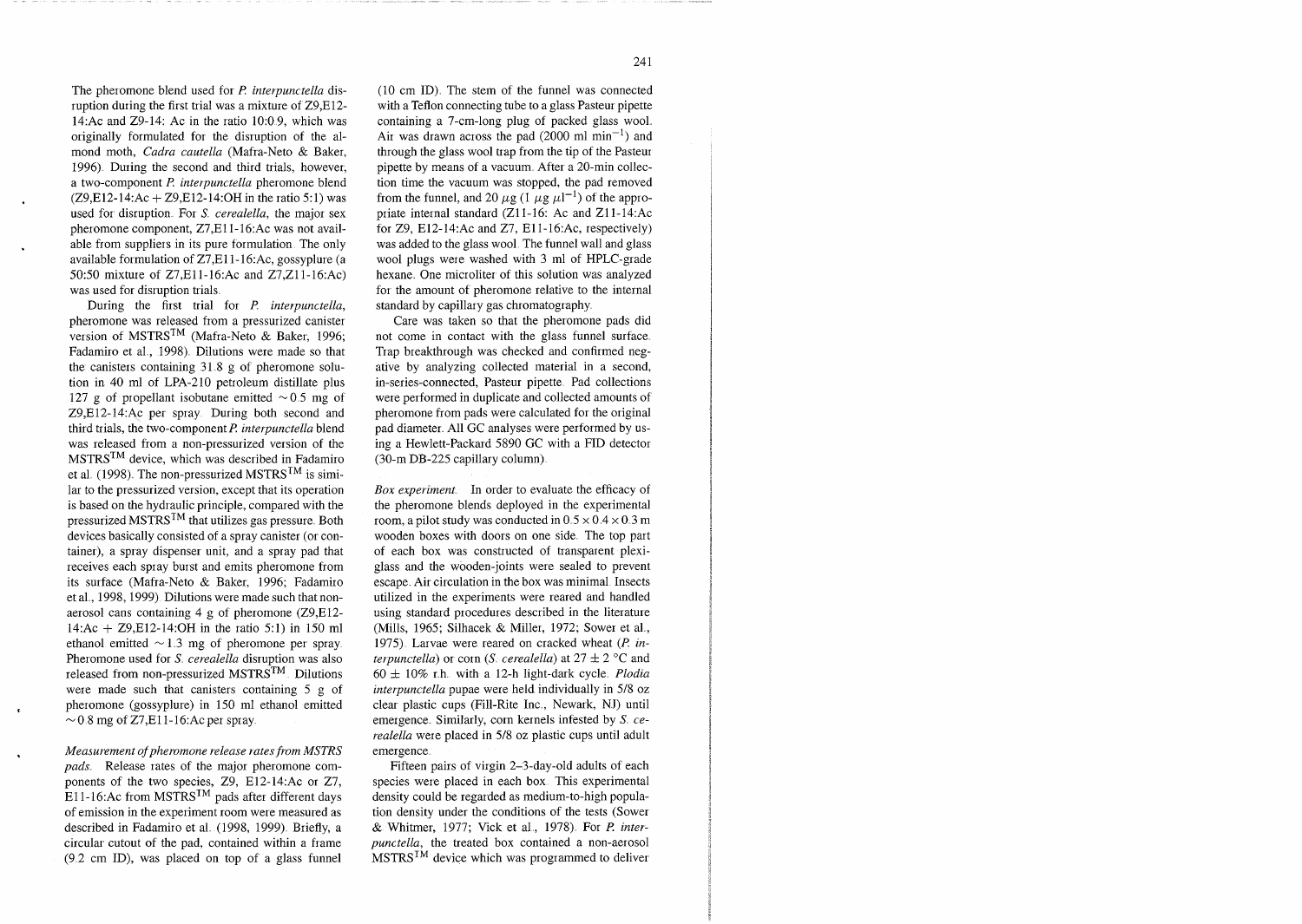onto its pad  $\sim$  1.3 mg of a blend of Z9,E12:14:Ac and Z9,E12:14:OH in the ratio 5:1 every 25 min. The pad was primed with  $\sim 60$  mg of the same blend. For *S. cerealella, a device was programmed to deliver onto* its pad  $\sim$  0.8 mg of Z7,E11-16:Ac every 25 min, the pad having been primed with  $\sim$  40 mg of pheromone. The control box for each treatment contained a similar MSTRS<sup>TM</sup> device programmed to deliver onto its pad 50  $\mu$ l of ethanol every 25 min. The pad was 'primed' with 50 sprays of ethanol After releasing moths into them, the boxes were placed in a shed where the temperature averaged 29  $\pm$  2 °C during the day, and lighting was uncontrolled. Twenty-four hours later, moths in each box were knocked down by using ethanol sprays, collected and preserved in labeled glass vials containing 70% ethanol for dissection at a later date. The test was replicated three times for each species

*Room experiment layout.* Experiments were conducted between November 1996 and October 1997 in a  $7 \times 6 \times 3$  m room located in the Molecular Biology building at Iowa State University, Ames The test room is a seed preparation room and had also served as a store for experimental hybrids of corn for years. It was constructed of cement brick with concrete floors. The walls were painted pink, and fluorescent bulbs attached to the ceiling provided lighting in the room. Cobs of corn of several hybrids had been transported into the room at the end of the harvesting season in October 1996 and stored inside cupboards and drawers. The room had never before harbored any major insect infestations, except during the preceding storage season in 1995 when a minor infestation was recorded This infestation was quickly brought under control by fumigation Our opinion is that the major infestation that began in November 1996 started in the field, although a build-up following the 1995 minor infestation might have contributed to the high levels of infestation recorded in November 1996 Two treatments of insecticide fumigation in November 1996 failed to give a significant control of the infestation, after which we were consulted for advice. A mixedinfestation of two moth species, *Plodia interpunctella* and *Sitotroga cerealella* was identified in the room.

*Insect monitoring*. To give an indication of insect population dynamics, pheromone-baited Intercept W wing traps (IPM Technologies Inc., Portland, OR) were deployed in the room for two weeks The lures used in traps were of two types: Z9,El2-14:Ac for

*l? interpunctella;* and gossyplure for *S cerealella* Dilutions of each pheromone were made in hexane to give 0.5  $\mu$ mg/ $\mu$ l<sup>-1</sup> stock solutions. Aliquots (20  $\mu$ l) of each stock solution were then measured using a micropipette onto a rubber septum, to give the desired pheromone concentration of 10 mg in a septum. Two traps of each lure type were randomly hung approximately 50 cm from the ceiling and spaced at least 1 m apart. Traps baited with commercial lures (Storgard cap lures supplied by Trécé Inc. Salinas, CA for *S. cerealella*; and *P. interpunctella* Bullet lures supplied by Insects Limited Inc., Indianapolis, IN) were also tested. Both commercial lures were not significantly more attractive than our laboratory-prepared lures, and their use was therefore discontinued

Catches in traps containing conspecific pheromone lures in the room averaged 32 5 adultsltrap/week and 97.25 adults/trap/week for *P. interpunctella* and *S. cerealella, respectively. Inter-specific cross-attraction* to traps was also recorded with *S* cerealella being the least discriminatory. An average catch of 64 *S. cerealella adults/trap/week was recorded in traps* baited with the pheromone of *P. interpunctella*, compared with an average catch of 3 25 *I? interpunctellu*  adults/traplweek recorded in traps baited with *S cerealella* pheromone

*Estimation of population density.* Population density was estimated as the number of moths of each species per  $m<sup>2</sup>$  of wall and ceiling space, since calling and mating activity of both species occurred mainly on those surfaces (Sower & Whitmer, 1977; Mafra Net0 & Baker, 1996; pers. observ.). Population density estimated by counting the number of adults in open surfaces (i.e., walls and ceiling) would only represent conservative estimates, since adults in cupboards, drawers and other hiding surfaces will not be counted Estimates of population density were taken from different parts of the room, and an average calculated for the pretreatment and treatment periods of each trial Using this procedure, average population density estimates of approximately 7 per  $m<sup>2</sup>$  and 25 per  $m<sup>2</sup>$  of ceiling were recorded for *P. interpunctella* and *S. cerealellu,* respectively, during the pretreatment period of the first trial Estimates taken during the other trials are shown in Tables 4 and 5

*Evaluation of mating disruption.* In this study, both the control and treatment data were collected from the same experiment room In all trials, disruption efficacy was compared between the pretreatment 'con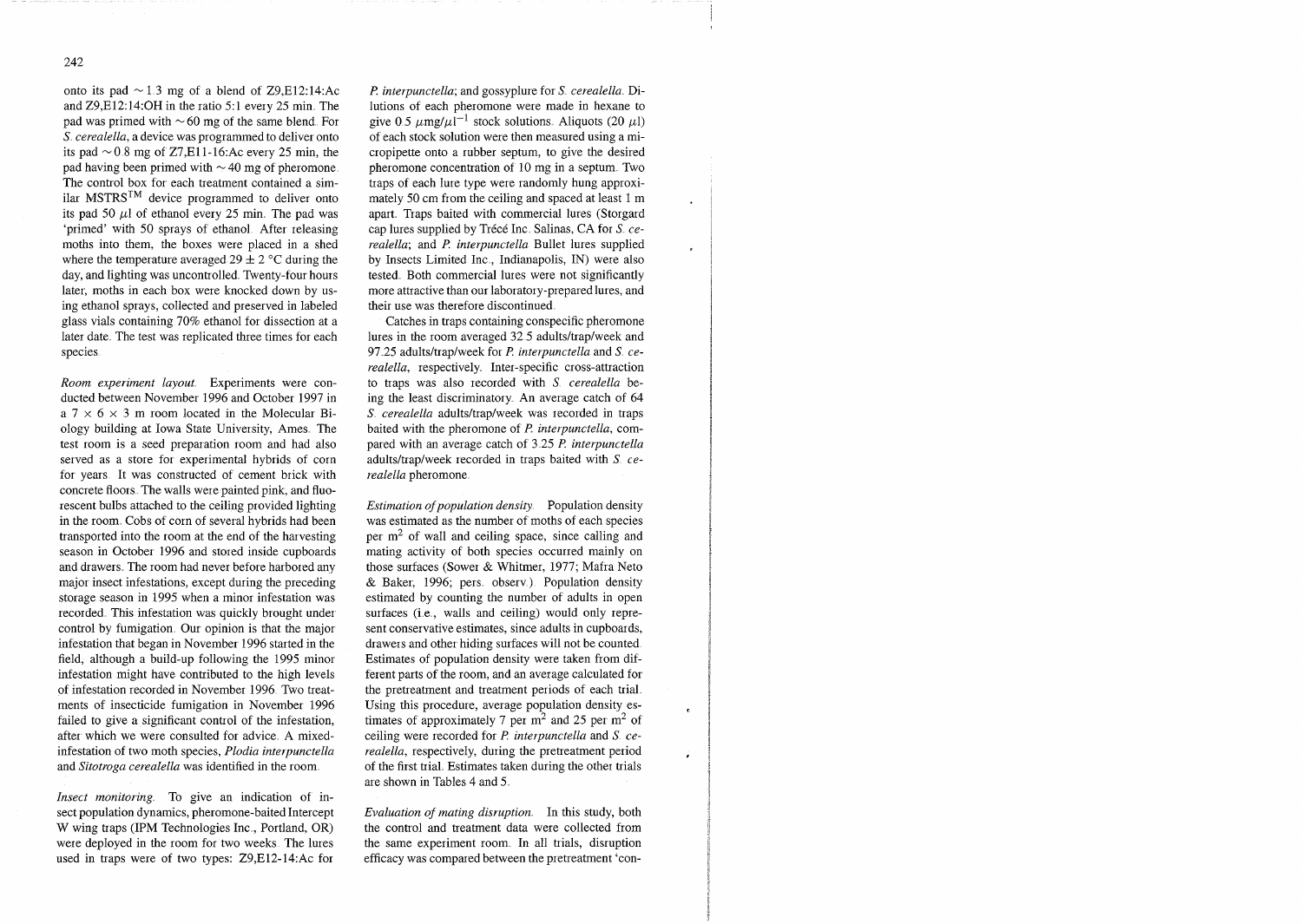trol' period when pheromone dispensers were not present in the room, and the treatment period during which pheromone dispensers were present in the room The parameters used for assessing disruption efficacy were:

(1) disruption of pheromone source location as measured by male capture in traps;

(2) visual examination of mating behavior (number of coupling adult pairs per unit time);

(3) presence and number of spermatophores in captured females

Disruption of pheromone source location was assessed by comparing the numbers of males of each species captured in traps containing conspecific pheromone during the pretreatment and treatment period for each trial During each period, two traps containing 10 mg of either  $P$ , interpunctella pheromone, S. cerealella pheromone, or hexane (unbaited trap) loaded onto rubber septa were randomly hung approximately 50 cm from the ceiling and spaced at least 1 m apart in the room Trap catch was counted every 2 or 3 days, and traps were randomly repositioned in the room after inspection. During treatment periods, new traps containing fresh lures were deployed in the room Traps were hung at least 1 m on all sides away from the nearest pheromone dispenser This method, together with the lower height at which the dispensers were deployed minimized possible contamination of traps  $MSTRS<sup>TM</sup>$  devices were hung approximately 15 cm away from the walls and 80 cm from the ceiling, and there was at least 1 m separation distance between two dispensers

Visual examination of mating behavior was done by counting for 15 min the numbers of copulating pairs of each species on the walls and ceiling Data were collected on the days when traps were inspected, during the pretreatment and treatment periods

In order to determine incidence and frequency of mating, adults of each species were captured using an aspirator. Moths were collected during the pretreatment and treatment periods, and preserved in labeled **<sup>c</sup>** vials containing 70% ethyl alcohol Adults female moths were later dissected under the microscope at  $30\times$ , examining the bursae copulatrices for presence and number of spermatophores (Fadamiro & Baker, 1999)

Room experiments. Three trials were conducted in the infested room, each comprising of a pretreatment (control) and a treatment period In the first trial, pretreatment data were collected for nine days (Jan-

uary 27, 1997 through February 4, 1997), prior to the deployment of  $MSTRS^{TM}$  devices in the room. MSTRS devices were deployed in the room after data collection on February 4, 1997, marking the beginning of the treatment period. Three aerosol MSTRS<sup>TM</sup> devices each emitting  $\sim$  0.5 mg of Z9, E12-14: Ac per spray (for P. *interpunctella*), and three non-aerosol  $MSTRS^{TM}$  devices each emitting  $\sim 0.8$  mg of Z7, E11-16:Ac per spray (for  $S$  *cerealella*) were hung in the room The MSTRSTM devices were programmed to deliver pheromone onto their pads every 15 min per 24 h period  $(= 96$  sprays per 24 h). Treatment data were collected in the room beginning February 6, 1997 for the next nine days (February 6, 1997 through February 14 1997) At the end of the first trial, all the  $MSTRS^{TM}$  devices were shut down, but were not removed from the room Thus, the pads continued to emit pheromone in the room but at diminished rates

During the second trial, pretreatment data were collected in the room from March 29, 1997 to April 6, 1997. Although the MSTRS<sup>TM</sup> devices remained shut down during this period, the room was not absolutely free of pheromone since a small amount of pheromone was passively released from the MSTRS<sup>TM</sup> pads. MSTRS<sup>TM</sup> devices were deployed in the room on April 9, 1997. Three non-aerosol MSTRS<sup>TM</sup> devices each with its pad primed with  $\sim 60$  mg and emitting  $\sim$  1.3 mg of pheromone (Z9,E12-14:Ac + Z9,E12-14:OH in the ratio 5:1) every 25 min (for  $P$  inter*punctella*), and three non-aerosol MSTRS<sup>TM</sup> devices each with its pad primed with  $\sim$  40 mg and emitting  $\sim 0.8$  mg of pheromone (Z7,E11-16:Ac) every 25 min (for S. cerealella) were deployed in the room. Treatment data were collected in the room beginning April 9, 1997 until April 19, 1997 At the end of the second trial, all MSTRS<sup>TM</sup> devices were removed from the room

The pretreatment period for the third trial was between July 25, 1997 and August 11, 1997. Pheromone treatment was applied from August 14, 1997 through August 30, 1997 The number of devices, deployment protocols, as well as pheromone formulation and concentration used during the third trial were as described for the second trial

Statistical analyses. Percentage mated female *P. in*terpunctella and S. cerealella were calculated for the control and treatment boxes, and significant differences established by using a  $\chi^2$  2 × 2 test of independence with Yates' correction of continuity (Parker, 1979)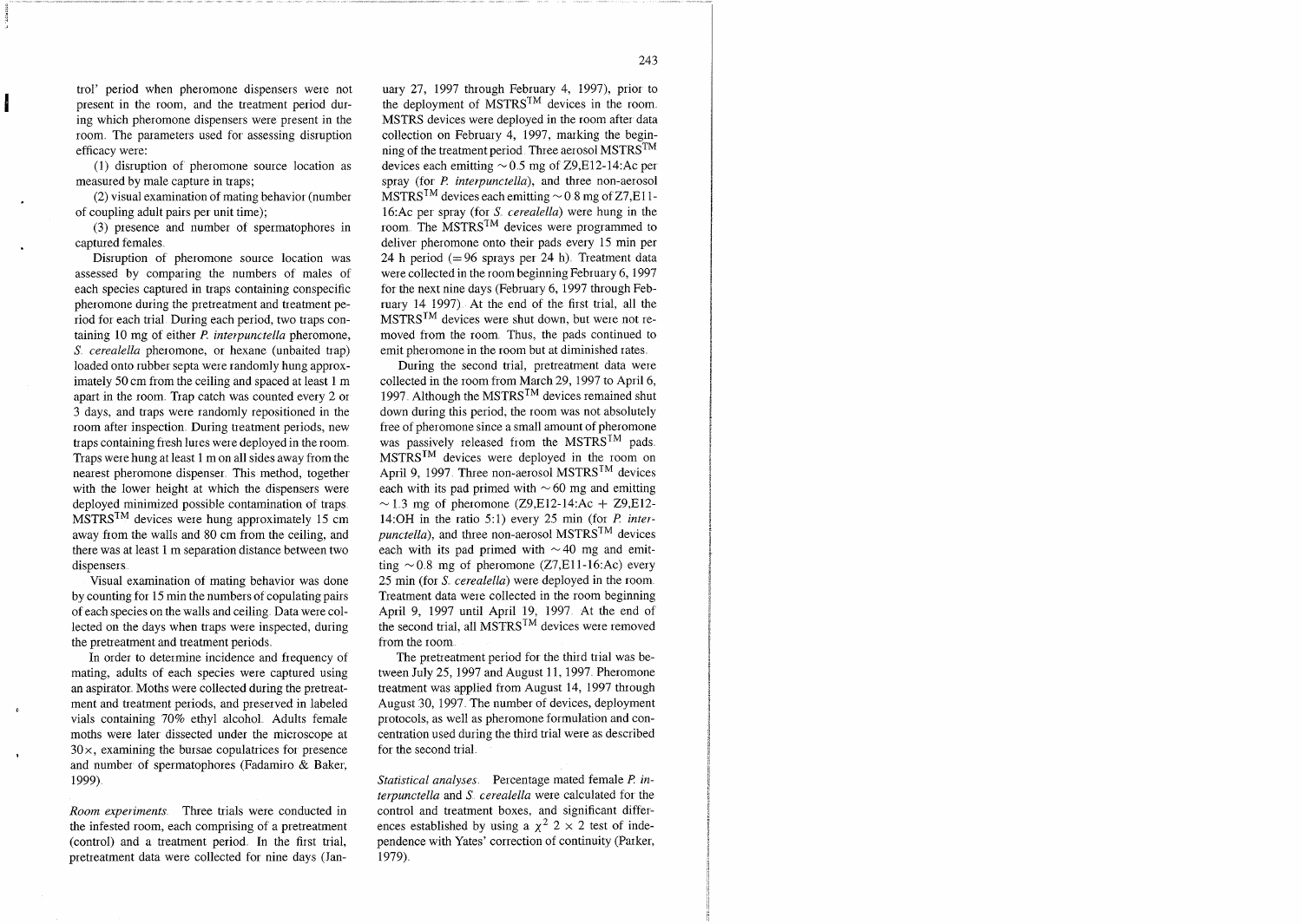Data collected from the room experiments were analyzed by considering each trial as a separate test This was necessary since the three trials were not true replicates of one another Average number of males captured per trap per sampling time was calculated for each species These averages were used to calculate the mean trap catch for the pretreatment and treatment periods of each trial Means were analyzed with a oneway ANOVA (SAS, 1985) Similarly, mean number of coupling pairs of each species before and during pheromone treatment was calculated for each trial and analyzed by using a one-way ANOVA (SAS, 1985) Data collected on the incidence of mating of females collected in the test room during the pretreatment and treatment periods of each trial were presented as percentages Significant differences were established using a  $\chi^2$  2 × 2 test of independence with Yates' correction of continuity (Parker, 1979) Mean number of spermatophores per female collected before and during pheromone treatment was calculated for each trial and analyzed by using a one-way ANOVA (SAS, 1985) Significant differences were established at the 95% confidence level (Parker, 1979).

## **Results**

*Pheromone release rates.* Mean emission rates of pheromone from MSTRS pads after 1 and 7 days in the test room were calculated for both pheromone systems Release rates of Z9,E12-14:Ac from the pads containing P *interpunctella* pheromone averaged  $0.59 \pm 0.09 \,\mu$ g min<sup>-1</sup> and  $0.60 \pm 0.13 \,\mu$ g min<sup>-1</sup> after 1 and 7 days in the room, respectively Results of collection of Z7,Ell-16:Ac from pads containing S *cerealella* pheromone showed lower mean release rates of 0.18  $\pm$  0.01  $\mu$ g min<sup>-1</sup> and 0.18  $\pm$  0.07  $\mu$ g min<sup>-1</sup> after 1 and 7 days in the store, respectively Therefore, l? *interpunctella* pheromone (14-carbon acetate) was released at a rate  $\sim$  3 times higher than *S cerealella*  $pheromone (16-carbon acetate)$ .

*Box experiment.* Significant reductions in mating by females of both species were achieved in pheromonetreated boxes On average, 95% of *P. interpunctella*  females had mated in the control box, compared with 47% mating recorded in the treatment box ( $P < 0.05$ , Figure 1). In the case of S. *cerealella* females, a comparatively lower proportion of mating (56%) was recorded in the control box, although this was signifi-



*Ftgure 1* Incidence of mating by *Plodiu interpunctella* and Sitotroga cerealella females in control and pheromone-treated lest boxes. Means with different letters are significantly different  $(P < 0.05)$ . test boxes Means with diffeient letters are significantly different

cantly higher than the 12% mating recorded in the box treated with pheromone  $(P < 0.05$ , Figure 1).

*Male capture in pheromone-baited traps* Captures of *P. interpunctella* and *S cerealella* males before and during pheromone treatment in the three trials are shown in Figures 2 and 3, respectively For *P. interpunctella,* significantly higher numbers of males were captured in unbaited traps during the first-trial treatment period than during the first-trial pretreatment period, possibly indicating an increase in population  $(P = 0.05$ ; Table 1). However, male capture in pheromone-baited traps were significantly lower  $(P = 0.02)$  during the treatment period of the first trial, compared with the first-trial pretreatment period, culminating in a 56% disruption of pheromone source location during pheromone treatment (Table 1). In the second trial, a significant, 61% reduction in trap catch was recorded when  $MSTRS^{TM}$  devices were deployed in the room, compared with before treatment  $(P = 0.03$ , Table 2). Similarly, the deployment of MSTRS<sup>TM</sup> devices in the room resulted in a significant (93%) disruption of pheromone source location during the third trial  $(P = 0001)$ , while catches in unbaited traps were approximately the same before and during pheromone treatment (Table 1)

 $\bullet$ 

For *S. cerealella*, in the first trial, a 40% disruption of pheromone source location by males was recorded during pheromone treatment, compared with before treatment, but this was not significant  $(P = 0.10,$ Table 2). Similarly, the 40% trap catch reduction recorded for *S cerealella* males during pheromone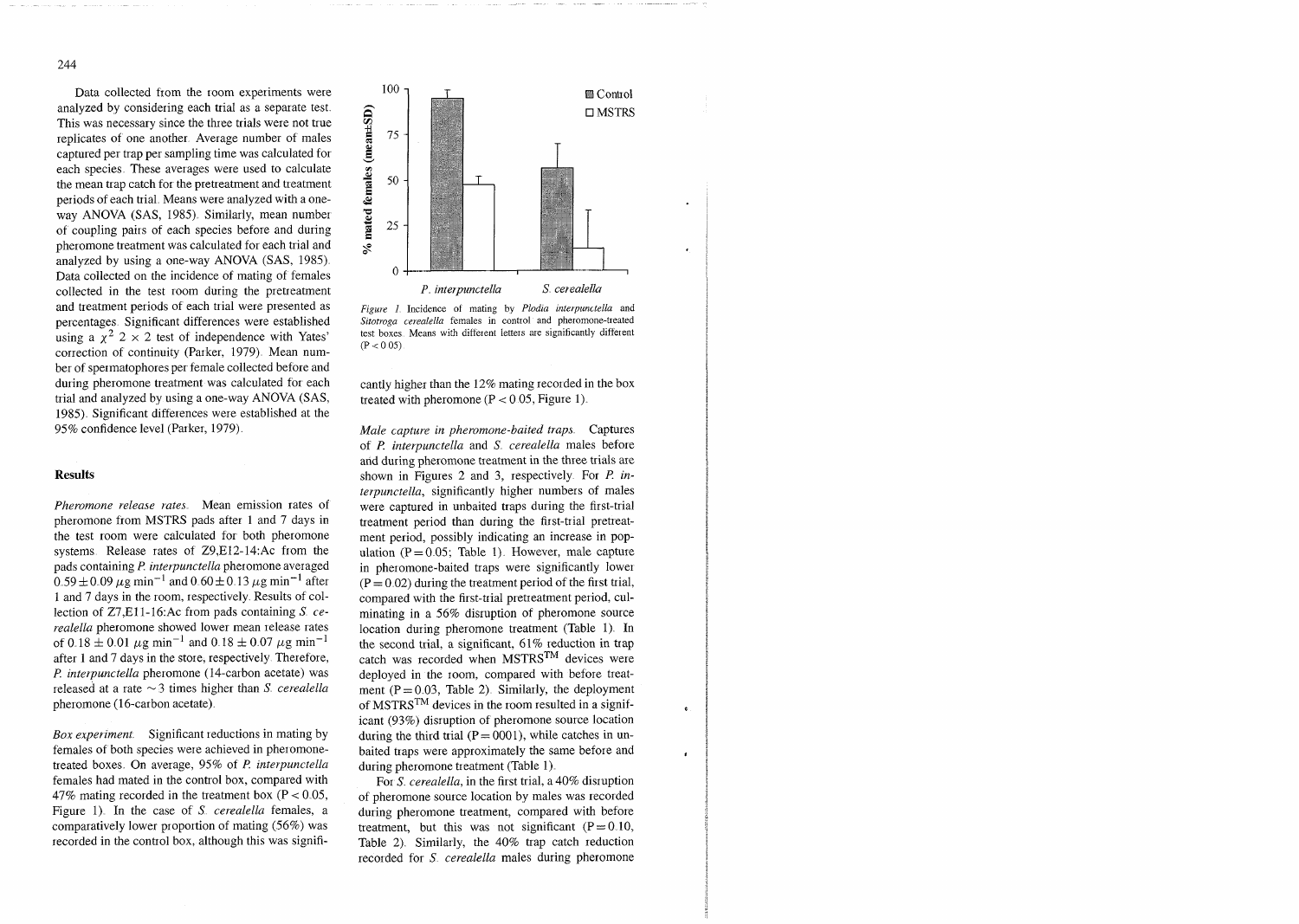

*Figure 2.* Number of *Plodia interpunctella* males captured in unbaited and pheromone-baited traps placed in the experimental room before and during pheromone treatment in three trials (a-c). Rectangle in the middle of chart indicates the date of deployment of MSTRS devices, marking the beginning of pheromone treatment

 $\bullet$ 

 $\mathfrak{g}$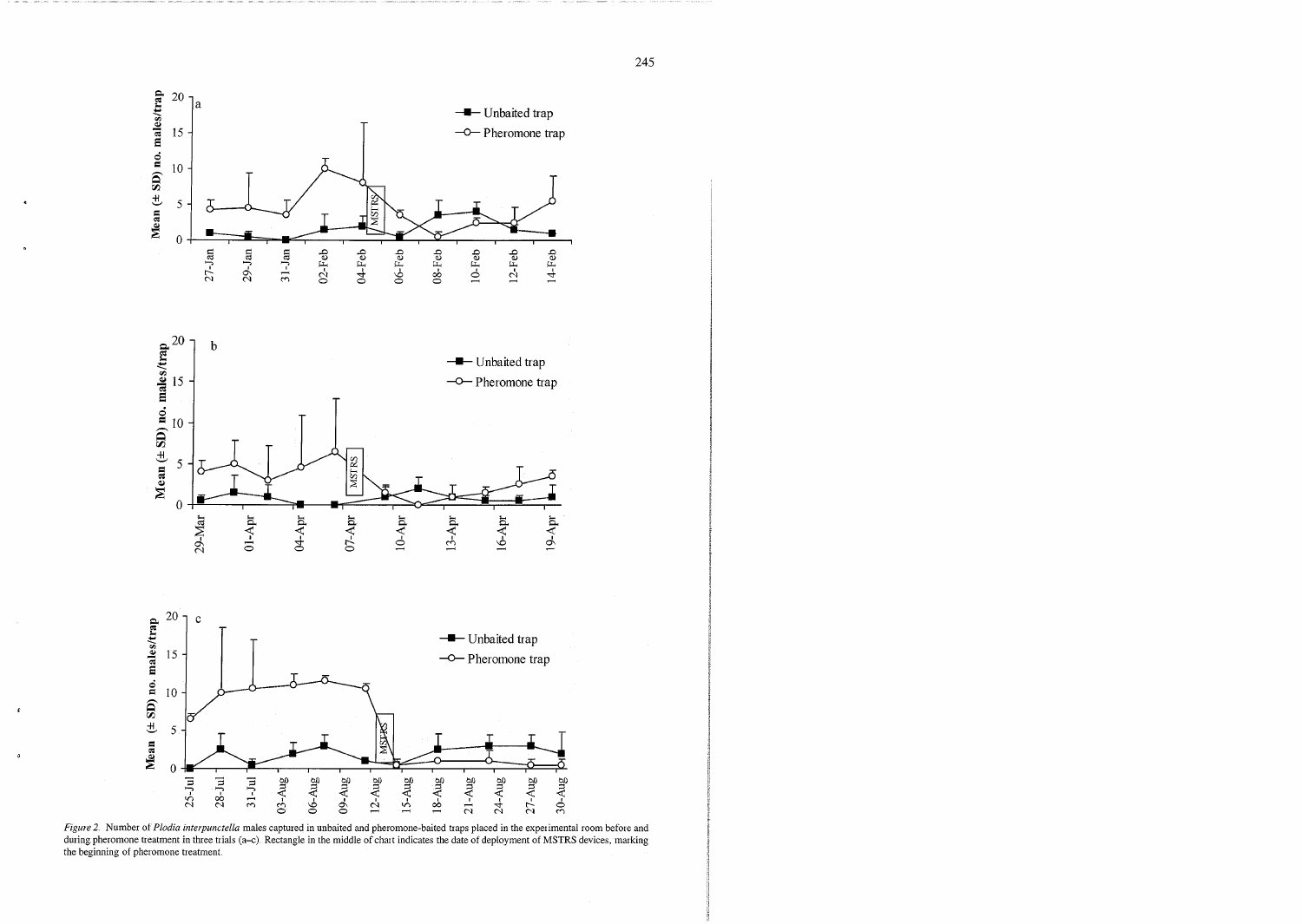

 $\bullet$ 

 $\mathcal{A}^{\mathcal{A}}$ 

 $\psi$  .

 $\blacklozenge$ 

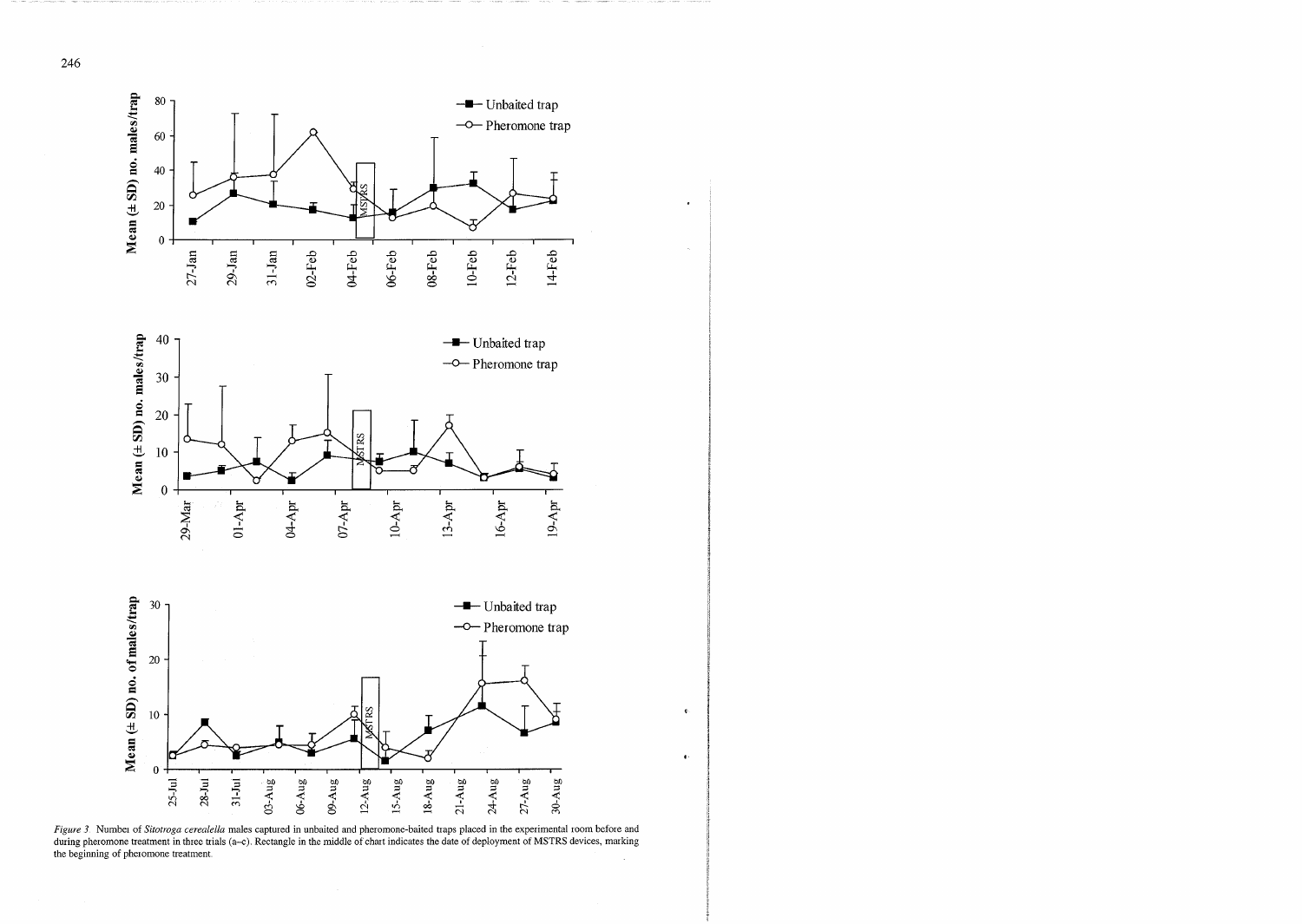*Table 1* Number of *Plodia interpunctella* males captured in unbaited and pheromone-baited traps before and during pheromone treatment in three trials

| Data          | Mean $(\pm SD)$ no males captured per 2-day per trap |                 |                 |                 |                 |                  |  |
|---------------|------------------------------------------------------|-----------------|-----------------|-----------------|-----------------|------------------|--|
| collection    | Trial 1                                              |                 | Trial 2         |                 | Trial 3         |                  |  |
| period        | Unbaited                                             | Pheromone       | Unbaited        | Pheromone       | Unbaited        | Pheromone        |  |
|               | trap                                                 | trap            | trap            | trap            | trap            | trap             |  |
| Pre-treatment | $1.0 \pm 1.2 b$                                      | $6.1 \pm 4.3 a$ | $0.6 \pm 1.1 a$ | $4.6 \pm 3.7 a$ | $1.5 \pm 1.4 a$ | $10.0 \pm 3.7 a$ |  |
| Treatment     | $2.4 \pm 1.7 a$                                      | $27 + 21h$      | $1.0 \pm 1.0 a$ | $1.8 \pm 1.5$ b | $22 + 17a$      | $0.7 + 0.7$ b    |  |
| % disruption  |                                                      | 56              |                 | 61              |                 | 93               |  |

Means for the same trial having no letters in common are significantly different  $(P < 0.05)$ .

*Table 2* Mean number of *Sitotroga cerealella* males captured in unbaited and pheromone-baited traps before and during pheromone treatment in three trials

| Data          | Mean $(\pm SD)$ no males captured per 2-day per trap |                   |                 |                 |                 |                 |  |
|---------------|------------------------------------------------------|-------------------|-----------------|-----------------|-----------------|-----------------|--|
| collection    | Trial 1                                              |                   | Trial 2         |                 | Trial 3         |                 |  |
| period        | Unbaited                                             | Pheromone         | Unbaited        | Pheromone       | Unbaited        | Pheromone       |  |
|               | trap                                                 | trap              | trap            | trap            | trap            | trap            |  |
| Pre-treatment | $18.1 \pm 9.3$ a                                     | $38.1 + 22.5a$    | $5.4 \pm 3.8 a$ | $11.2 + 9.3a$   | $4.5 \pm 2.7 a$ | $5.0 \pm 2.8 a$ |  |
| Treatment     | $21.4 \pm 13.3 a$                                    | $22.8 \pm 19.8$ a | $6.0 \pm 4.1 a$ | $6.7 \pm 5.1 a$ | $7.0 \pm 5.2 a$ | $9.3 \pm 6.8 a$ |  |
| % disruption  |                                                      | 40                |                 | 40              |                 |                 |  |

Means for the same trial having no letters in common are significantly different  $(P < 0.05)$ .

treatment in the second trial was not significant  $(P = 0.16$ , Table 2). In the third trial, however, male capture in pheromone-baited traps during pheromone treatment was slightly, but not significantly higher than during the pretreatment period, indicating failure of pheromone treatment to cause disruption of pheromone source location  $(P = 0.06,$  Table 2). In all three trials, catches of *S cerealella* males in unbaited traps were slightly higher during pheromone treatment, than before treatment, possibly indicating increased moth populations (Table 2)

*Visual examination of mating behavior.* There was a general trend for reduction in copulation by both species during pheromone treatment, compared with before treatment. For P. *interpunctella*, although reductions in the number of coupling pairs during pheromone treatment were recorded in two of the three trials, only during the third trial was this signif-<br>icant, averaging 1 and 0 coupling pairs per observation time for the pretreatment and treatment periods, respectively ( $P = 0.05$ , Table 3).

 $\langle$ 

The decrease in the numbers of coupling *S*. ce*realella* adults recorded during pheromone treatment in the first two trials represents modest, but nonsignificant reductions ( $P > 0.05$ , Table 3). In the first

trial, an average of six coupling pairs per observation time was recorded during the pretreatment period, compared with the two coupling pairs/time recorded during pheromone treatment  $(P = 0.13,$  Table 3). Similarly, whereas the number of coupling pairs averaged three per observation time during the pretreatment period of the second trial, it was less than one per observation during pheromone treatment  $(P = 0.13,$ Table 3) Approximately the same number of coupling pairs was recorded before and during pheromone treatment in the third trial  $(P = 0.74$ , Table 3).

*Spermatophores* For both species, there was a general decline in the proportion of mated females collected during the treatment period, compared with the pretreatment period. Of the 37 P. *interpunctella* females collected during the pretreatment period of the first trial, 94% had mated at least once This was significantly higher than the  $63\%$  ( $n = 51$ ) mated females recorded during the treatment period ( $P < 0.05$ , Table 4). Similarly, a significant reduction was recorded in the mean number of spermatophores per *P. interpunctella* female collected during pheromone treatment (0.7 spermatophores/female), compared with before pheromone treatment (1.1 spermatophores/female;  $P = 0.0006$ , Table 4). The proportion of mated females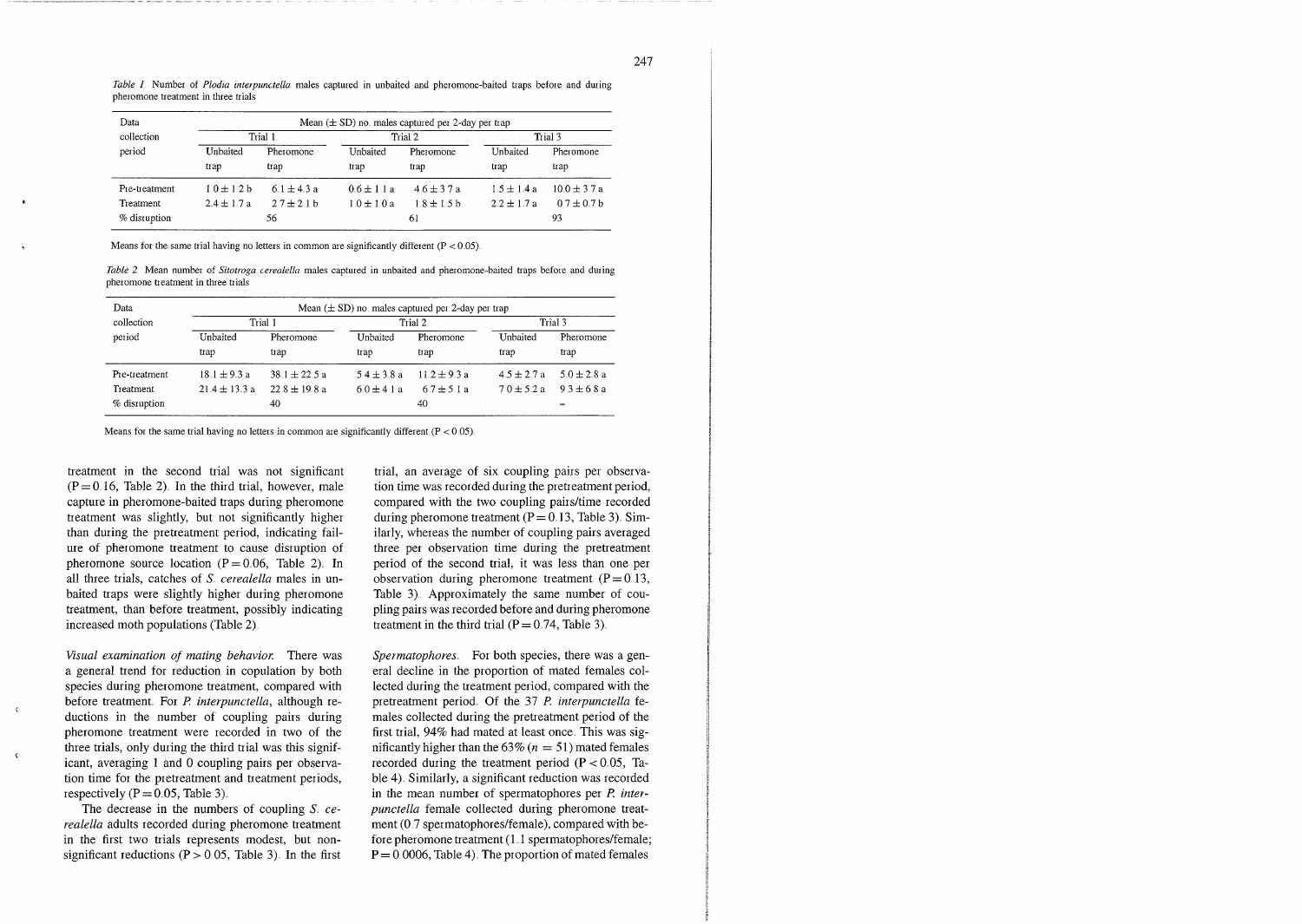*Table 3.* Number of coupling *Plodia interpunctella and Sitotroga cerealella adults observed per 15 min before and* during pheromone treatment

| Data             | Mean $(\pm SD)$ no of coupling pairs per observation time |                                        |            |               |                                                 |              |  |
|------------------|-----------------------------------------------------------|----------------------------------------|------------|---------------|-------------------------------------------------|--------------|--|
| collection       | P. interpunctella                                         |                                        |            | S. cerealella |                                                 |              |  |
| period           | Trial 1                                                   | Trial 2                                | Trial 3    | Trial 1       | Trial 2                                         | Trial 3      |  |
| Pre-treatment    |                                                           | $0.8 \pm 1.3$ a $0.6 \pm 0.9$ a        | $10 + 10a$ |               | $6.2 \pm 5.0$ a $2.8 \pm 2.6$ a $0.8 \pm 0.8$ a |              |  |
| <b>Treatment</b> |                                                           | $0.4 + 0.6a$ $1.4 + 2.2a$ $0.0 + 0.0b$ |            |               | $20 + 25a$ $06 + 13a$                           | $1.0 + 1.0a$ |  |

Means for the same trial having no letters in common are significantly different  $(P < 0.05)$ .

*Table 4* Percentage mated and number of spermatophores per *Plodia interpunctella* female collected before and during pheromone treatment

|         | Period        | Estimated<br>density<br>(adults $m^{-2}$ ) | No<br>females<br>collected | % mated<br>females | Mean $(\pm SD)$ no.<br>spermatophores |
|---------|---------------|--------------------------------------------|----------------------------|--------------------|---------------------------------------|
| Trial 1 | Pre-treatment | 7                                          | 37                         | 94 a               | $11 \pm 0.5 a$                        |
|         | Treatment     | 8                                          | 51                         | 63 h               | $0.7 \pm 0.6 h$                       |
| Trial 2 | Pre-treatment | 6                                          | 37                         | 70 а               | $0.8 + 0.6a$                          |
|         | Treatment     | 9                                          | 26                         | 50 a               | $0.6 \pm 0.7 a$                       |
| Trial 3 | Pre-treatment | 4                                          | 26                         | 92 a               | $1.1 + 0.6a$                          |
|         | Treatment     | 5                                          | 18                         | 44 b               | $0.5 \pm 0.6 b$                       |

Means for the same trial having no letters in common are significantly different  $(P < 0.05)$ .

and the frequency of mating were not significantly different during the second trial  $(P > 0.05,$  Table 4). In the third trial, 44% of females collected during pheromone treatment had mated with an average of 0.5 spermatophores/female, compared with the 92% matings and 1.1 spermatophores/female recorded during the pretreatment period  $(P < 0.05$ , Table 4). These results represented a  $\sim$  50% reduction in mating incidence and frequency

For S. cerealella, significant reductions in the incidence and frequency of mating were achieved with pheromone in the first and second trials (Table 5) While 96% ( $n = 47$ ) of females collected before pheromone treatment in the first trial had mated with an average of 1 3 spermatophores/female, only 71%  $(n = 45)$  of females collected during pheromone treatment in the same trial had mated, which resulted in a mean of 0.8 spermatophores per female  $(P < 0$ . 05; Table 5). In the second trial, a significant  $20\%$ decrease in incidence of mating  $(P < 0.05)$ , as well as a significant reduction in the mean number of spermatophores per female  $(P = 0.02)$  was recorded during pheromone treatment (Table 5). However, the reductions in the incidence and frequency of mating

recorded during pheromone treatment in the third trial were not significant  $(P > 0.05,$  Table 5).

## **Discussion**

The results of the study described in this paper demonstrate the potential of mating disruption as a management strategy for stored-product moth pests. Significant disruption of pheromone source location was achieved for *P. interpunctella* averaging 70% in the three trials A modest, but non-significant disruption of pheromone source location was also recorded for S cerealella averaging 40% in the three trials. In addition, the results of the visual examination of mating behavior showed a general trend for moderate reduction in the number of copulating adults of both species during pheromone treatment

 $\mathbf c$ 

 $\zeta$  :

The significant reduction in the proportions of mated females of both species, as measured by the number of spermatophores, observed during pheromone treatment is encouraging, particularly in view of the high population densities of the two moths The interplay between population density and the efficacy of pheromone-mediated mating disruption has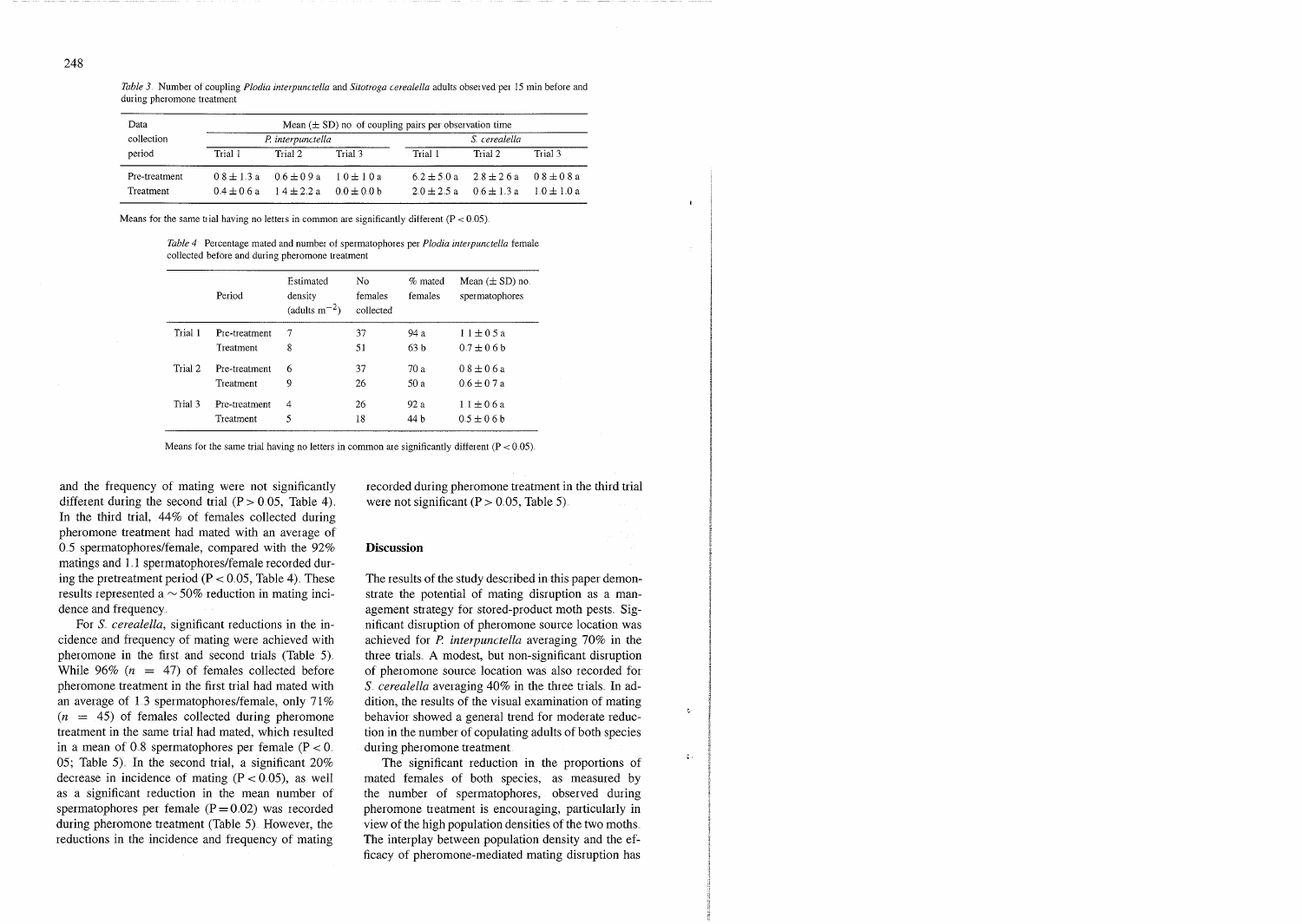*Table 5* Percentage mated and number of spermatophoies pei *Sitotroga cerealella* female collected before and during pheromone treatment

|         | Period           | Estimated<br>density<br>(adults $m^{-2}$ ) | No.<br>females<br>collected | % mated<br>females | Mean $(\pm SD)$ no.<br>spermatophores |
|---------|------------------|--------------------------------------------|-----------------------------|--------------------|---------------------------------------|
| Trial 1 | Pre-treatment    | 25                                         | 47                          | 96 a               | $1.3 + 0.6a$                          |
|         | <b>Treatment</b> | 28                                         | 45                          | 71 b               | $0.8 + 0.6 h$                         |
| Trial 2 | Pre-treatment    | 20                                         | 63                          | 76 a               | $0.8 \pm 0.5 a$                       |
|         | Treatment        | 25                                         | 43                          | 56 b               | $0.6 + 0.6h$                          |
| Trial 3 | Pre-treatment    | $12 \overline{ }$                          | 26                          | 81 a               | $1.0 \pm 0.7 a$                       |
|         | Treatment        | 16                                         | 15                          | 68 a               | $0.7 \pm 0.6 a$                       |

Means for the same trial having no letters in common are significantly different  $(P < 0.05)$ .

long been recognized (Cardé & Minks, 1995). High pest density is viewed as a constraint to the use of pheromone for mating disruption, since mate finding at close-range may involve the use of other cues, such as visual, tactile, or auditory (Cardé & Minks, 1995). It is worth noting that new batches of field-infested corn were periodically brought into the room for storage throughout the course of the study, and this may have contributed to the consistently high population densities observed in the room

The few reports on mating disruption of storedproduct insects have been conducted at comparatively low pest population densities (0.1 to 5 moths  $m^{-2}$ ) in the laboratory or simulated environment (Brady & Daley, 1975; Sower & Whitmer, 1977; Hagstrum et al., 1978; Hagstrum & Davis, 1982; Prevett et al., 1989; Mafra Neto & Baker, 1996). Sower et al. (1975) investigated the pheromone-mediated mating disruption of *P. mterpunctella* and showed that the efficacy of pheromone for mating disruption was densitydependent: they recorded higher disruption at low population densities (0.1 insect  $m^{-2}$ ), compared with higher densities  $(1-3$  insects m<sup>-2</sup>). In a study similar to our box experiment, Vick et al.  $(1978)$  reported reduced mating by *S. cerealella* females released in a <sup>*t</sup>* pheromone-laden room for 24 h They also recorded</sup> a dose-density-dependent relationship with better disruption at high pheromone doses and low population  $\epsilon$  densities. Thus, the relatively low disruption recorded for S *cerealella,* compared with *P interpunctella* in the room experiment may be explained by the much higher population density of S<sub>r</sub> cerealella relative to *I? interpunctella* in the test room It may also be due to the lower emission rate of S<sub>*cerealella* pheromone.</sub>

Widely spaced, high emission rate pheromone dispensers, such as  $MSTRS^{TM}$ , puffers or microsprayers are increasingly being evaluated for mating disruption of several insect pests (Mafra Neto & Baker, 1996; Shorey & Gerber, 1996a, b; Fadamiro et al., 1998, 1999; Isaacs et al., 1999). Shorey & Gerber (1996a, b) report on the use of aerosol canisters (puffers) for pheromone-mediated mating disruption of codling moths and beet armyworm in the field. Mafra Neto & Baker (1996) used the pressurized version of the  $MSTRS^{TM}$  device described in this study to disrupt mating of *Cadra cautella* in a simulated store, while Fadamiro et al. (1998) used MSTRS<sup>TM</sup> to suppress mating activity of the blackheaded fireworm, *Rhopobota naevana* in cranberry marshes MSTRS<sup>TM</sup> were also used to reduce mating frequency of European corn borer females in grassy aggregation areas surrounding corn fields (Fadamiro et a1 , 1999; Fadamiro & Baker, 1999) Another type of high emission rate dispenser, the microsprayer was recently evaluated for mating disruption of major tortricid pests of apple orchards (Isaacs et al., 1999).

The possible effect of the inter-specific compounds contained in the formulations used for disruption (particularly in the gossyplure formulation) cannot be overlooked. While we are not aware of any specific biological effects on male S *cerealella* behavior of the Z,Z isomer in the gossyplure  $(Z,E-7,11-16:\text{Ac}/Z,E-$ 7,11-16:Ac in the ratio 1:1) formulation, the potential of it acting as an antagonist cannot be ignored Therefore, the presence of inter-specific compounds in the lure used to trap *S*. *cerealella* males may explain its relatively low attractancy, when compared with unbaited trap. Also, the secondary component,  $(Z,E)$ -7,11-hexadecanal was not available.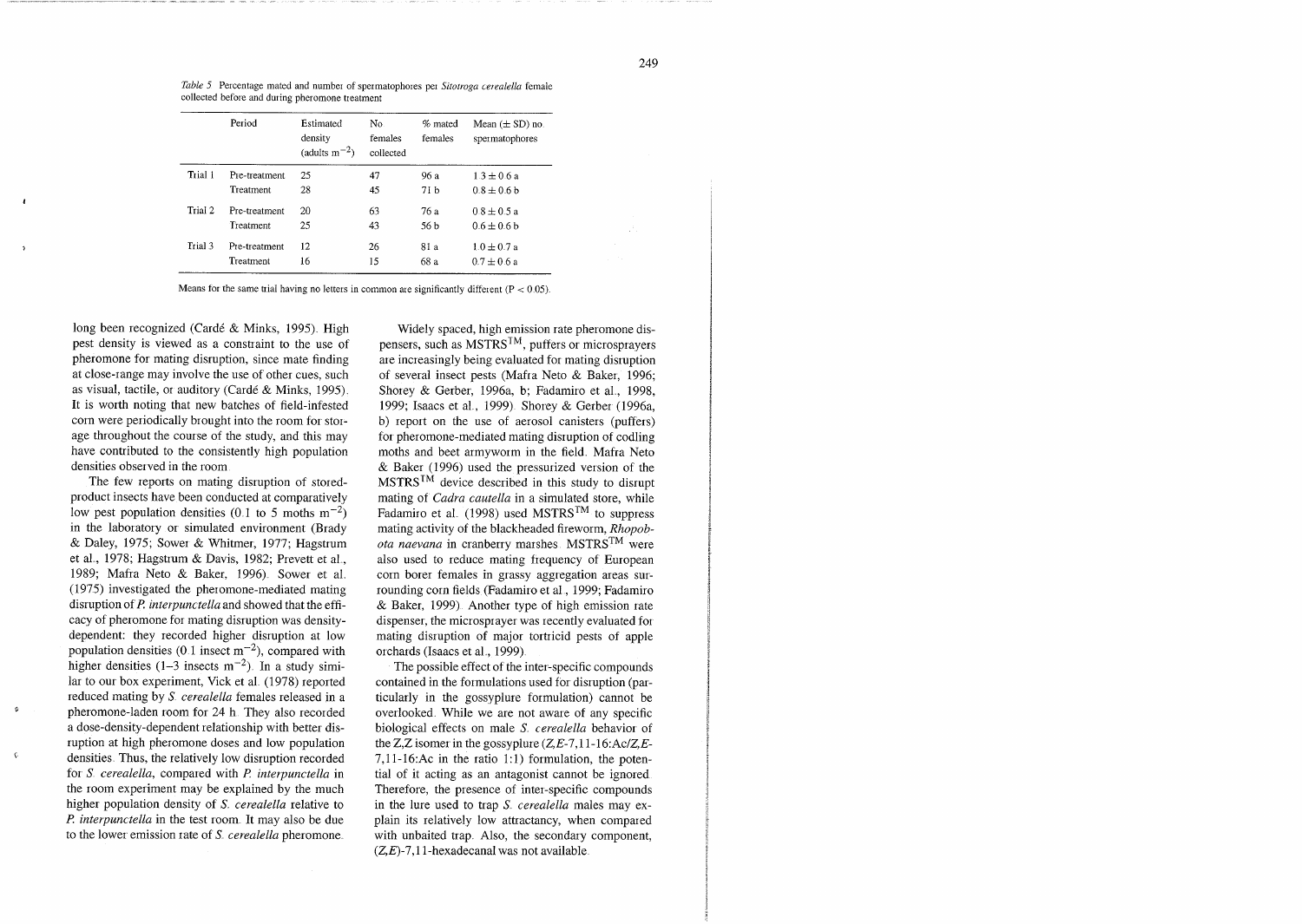Despite the modest levels of disruption recorded for both species in the current study, the inability to achieve near 100% disruption with pheromone in the box test may indicate the possible involvement of cues other than pheromones in the mating behavior of both species when population densities are high Mating at close-range, as presented in the box experiment, may not be solely pheromone-mediated and may involve visual cues, mechanoreception, or other forms of olfactory cues (Sanders, 1996) Further studies are necessary to determine if acceptable levels of mating disruption can be achieved with the use of complete, optimal pheromone blends for both species

### **Acknowledgements**

We are grateful to the Corn Genetics Group at Iowa State University for allowing the use of their seed room for this study This study was funded by the Iowa State Experiment Station funds (to TCB)

#### **References**

- Ando, T., K. Taguchi, M. Uchiyama, T. Ujiye & H. Kuroko, 1985.  $(7Z, 11Z)$ -7,11-Hexadecadienal: sex attractant of the citrus leafminei moth, *Phyllocnistis citrella* STAINTON (Lepidoptera: Phyllocnistidae). Agricultural and Biological Chemistry 49: 3633-3635
- Barney, R. J. & P. A. Weston, 1996. Movement of Angoumois grain moth (Lepidoptera: Gelechiidae) in a small-farm ecosystem Environmental Entomology 25' 261-267
- Brady, U E & R C Daley, 1975 Mating activity of *Cadra cautella* during exposure to synthetic sex pheromone and related compounds in the laboratory. Environmental Entomology 4: 445-447
- Brady, U. E., J. H. Tumlinson, R. G. Brownlee & R. M. Silverstein, 1971 Sex stimulant and attractant in the Indian meal moth and almond moth. Science 171: 802-804.
- Brady, U. E., E. G. Jay, L. M. Redlinger & G. Pearman, 1975. Mating activity of *Plodia interpunctella* and *Cadra cautella* during exposure to synthetic sex pheromone in the field Environmental Entomology  $4:441-444$ .
- Brower, J. H., 1975. Plodia interpunctella: effect of sex ratio on reproductivity Annals of Entomological Society of America 68 847-85 1
- Card6, R **T** & A K Minks, 1995 Control of moth pests by mating disruption: successes and constraints Annual Review of Entomology 40: 559-585
- Deland, J. P., G. J. R. Judd & B. D. Roitberg, 1994. Disruption of pheromone communication in three sympatric leafroller (Lepidoptera: Tortricidae) pests of apple in British Columbia. Environmental Entomology 23: 1084-1090
- Dobie, P, C. P. Haines, R. J. Hodges, P. F. Prevett & D. P. Rees, 1991 Insects and arachnids of tropical stored products: their biology and identification (a training manual) Natural Resources Institute, Chatham, UK
- Fadamiro, H. Y. & T. C. Baker, 1999. Reproductive performance and longevity of female European corn borer, Ostrinia nubilalis: effects of multiple mating, delay in mating, and adult feeding Journal of Insect Physiology 45: 385-392.
- Fadamiro, H. Y., A. A. Cossé, T Dittl & T. C. Baker, 1998 Suppiession of mating by blackheaded fireworm, *Rhopobota naevana* in Wisconsin cranberry marshes Journal of Agricultural Entomology 15: 377-386.
- Fadamiro, H. Y., A. A. Cossé & T. C. Baker, 1999. Mating disruption of European corn boret, Ostrinia nubilalis by using two types of sex pheromone dispensers deployed in grassy aggregation sites in Iowa cornfields Journal of Asia-Pacific Entomology  $2: 121 - 132$
- Fitzpatrick, S. M., J. T. Troubridge, C. Maurice & J. White, 1995 Initial studies of mating of the blackheaded fireworm of cranberries (Lepidoptera: Tortricidae). Journal of Economic Entomology 88: 1017-1023
- Hagstrum, D W & L R Davis, 1982 Mate seeking behavior and reduced mating by *Ephestia cautella* (Walker) in sex pheromone-permeated atmosphere Jouinal of Chemical Ecology  $8:507 - 515$
- Hagstrum, D W, I R McLaughlin, B J Smittle & J A Coffelt, 1978 Sterile males in a sex pheromone permeated atmosphere to reduce reproduction of *Ephestia cautella* Environmental Entomology 7: 759-762.
- Isaacs, R , M Ulczynski, B Wright, L G Gut & J R Miller, 1999 Performance of the microsprayer, with application for pheromone-mediated control of insect pests Journal of Economic Entomology 92: 1157-1164.
- Kuwahara, Y, C. Kitamura, S. Takahashi, H. Hara, S. Ishii & H Fukami, 1971 The sex pheromone of the almond moth and the Indian meal moth: cis-9, trans-12-tetradecadienyl acetate. Science 171: 801
- Mafra-Neto, A & T C Bakei, 1996 Timed, metered sprays of pheromone disrupt mating of *Cadra cautella* (Lepidoptera Pyralidae) Journal of Agricultural Entomology 13: 149-168.
- Mills, R. B., 1965. Apparatus for studying feeding and oviposition by Angoumois grain moth adults Journal of Economic Entomology 58: 177
- Mitchell, E. R., M. Kehat, F. C. Tingle & J. R. McLaughlin, 1997. Suppression of mating by beet armyworm (Noctuidae: Lepidoptera) in cotton with pheromone Journal of Agricultural Entomology 14: 17-28.
- Parker, R. E., 1979. Introductory Statistics for Biology, 2nd ed. Cambridge University Press, U K
- Prevett, P F, F P Benton, D R Hall, R J Hodges & R DOS Santos Serodio, 1989 Suppression of mating in *Ephestia cautella* (Walker) (Lepidoptera: Phycitidae) using microencapsulated formulations of synthetic sex pheromone Journal of Stored Products Research 25: 147-154.
- Sanders, C. J., 1996. Mechanisms of mating disruption in moths. In: R. T. Cardé & A. K. Minks (eds), Insect Pheromone Research: New Directions. Chapman & Hall, New York, pp. 333-346.

 $\mathbf{t}$ 

 $\hat{\zeta}$ 

- SAS Institute., 1985. SAS User's Guide: Statistics, version 5th ed. SAS Institute, Cary, NC
- Shaver, T. N. & H. E. Brown, 1993. Evaluation of pheromone to disrupt mating of *Eoreuma loftini* (Lepidoptera: Pyralidae) in sugarcane Journal of Economic Entomology 86: 377-381.
- Shorey, H. H. & R. G. Gerber, 1996a. Use of puffers for disruption of sex pheromone communication of codling moths (Lepidoptera: Tortricidae) in walnut orchards. Environmental Entomology 25: 1398-1400.
- Shorey, H. H. & R. G. Gerber, 1996b. Disruption of pheromone communication through the use of puffers for control of beet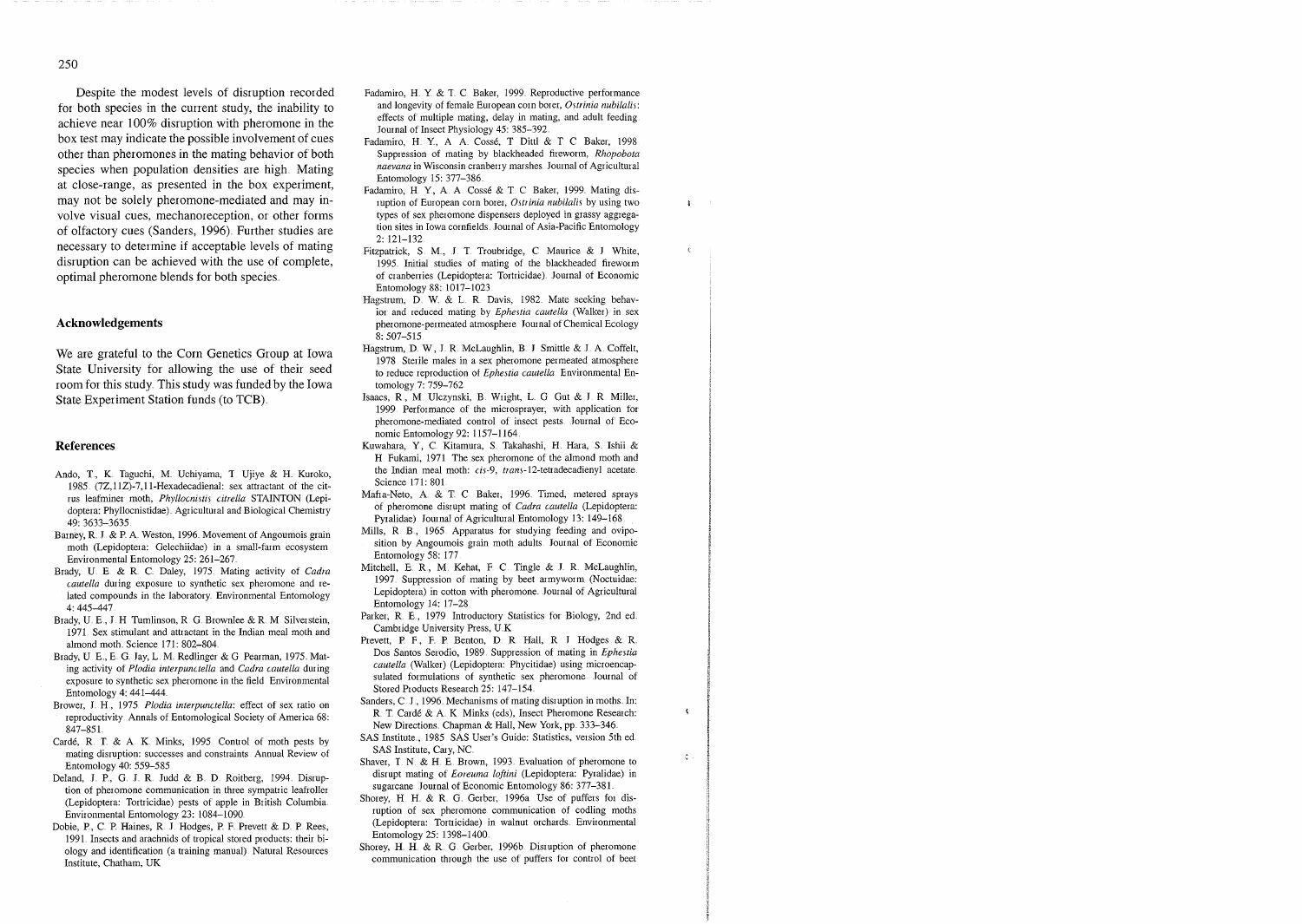armyworm (Lepidoptera: Tortricidae) in tomatoes. Environmental Entomology 25: 1401-1405

- Shorey, H. H., G. G Summers, C. B. Sisk & R. G. Gerber, 1994 Disruption of pheromone communication in *Spodoptera*  exigua (Lepidoptera: Noctuidae) in tomatoes, alfalfa and cotton. Environmental Entomology 23: 1529-1533.
- Silhacek, D. L. & G. L. Miller, 1972. Growth and development of the Indian meal moth, *Plodia interpunctella* (Lepidoptera: Phycitidae) Annals of Entomological Society of America 65. 466-468

 $\mathbf{J}$ 

 $\mathbf{C}$ 

- Sower, L. L. & G. P. Whitmer, 1977. Population growth and mating success of Indian meal moths and almond moths in the presence of synthetic pheromone Environmental Entomology 6. 17-20
- Sower, L. L., J. S. Long, K. W. Vick & J. A. Coffelt, 1973. Sex pheromone of the Angoumois grain moth: effects of habituation on the pheromone response of the male Annals of Entomological Society of America 66: 991-995.
- Sower, L. L., K. W. Vick & J. H. Tumlinson, 1974. (Z,E)-9,12-Tetradecadien-1-01. a chemical released by female *Plodia interpunctella* that inhibits the sex pheromone response of male *Cadra cautella* Environmental Entomology 3: 120-122.
- Sower, L. L., W. K. Turner & J. C. Fish, 1975. Population-densitydependent mating frequency among *Plodia interpunctella* (Lepidoptera: Phycitidae) in the presence of synthetic sex pheromone with behavioral observations lournal of Chemical Ecology 1 335-342
- Teal, P. E. A., R. R. Heath, B. D. Dueben, J. A. Coffelt & K. W. Vick, 1995 Production and release of  $(Z, E)$ -9-12-tetradecadienal

by sex pheromone glands of females of *Plodia interpunctella*  (Lepidoptera: Pyralidae) Journal of Chemical Ecology 21: 787- 799

- Vick, K W, H C F Su, L L Sower, P G Mahany & P C Diummond, 1974 **(Z,E)-7,ll-hexadecadien-1-01** acetate: the sex pheromone of the Angoumois grain moth, *Sitotroga cerealella*  Experientia 30: 17-19
- Vick, K W, J A Coffelt & M A Sullivan, 1978 Disruption of pheromone communication in the Angoumois grain moth with synthetic female sex pheromone. Environmental Entomology 7: 528-53 1
- Vick, K W, I A Coffelt, R W Mankm & E L Soderstrom, 1981 Recent developments in the use of pheromones to monitoi *Plodia interpunctella and Ephestia cautella*. In: E. R. Mitchell (ed ), Management of Insect Pests with Semiochemicals: Concepts and Practice. Plenum, New York, pp. 19-28.
- Weatherston, I., 1990. Principles of design of controlled-release formulations In: R. L. Ridgway, R. M. Silverstein & M. N. Inscoe (eds), Behavior-Modifying Chemicals for Insect Management Applications of pheromones and other attractants Marcel Decker, New York, pp. 93-112
- Zhu, J., C. Ryne, C. R. Unelius, P. G. Valeur & C. Lofstedt, 1999 Reidentification of the female sex pheromone of the Indian meal moth, *Plodia interpunctella*: evidence for a four-component pheromone blend. Entomologia Experimentalis et Applicata 92:  $137 - 146$